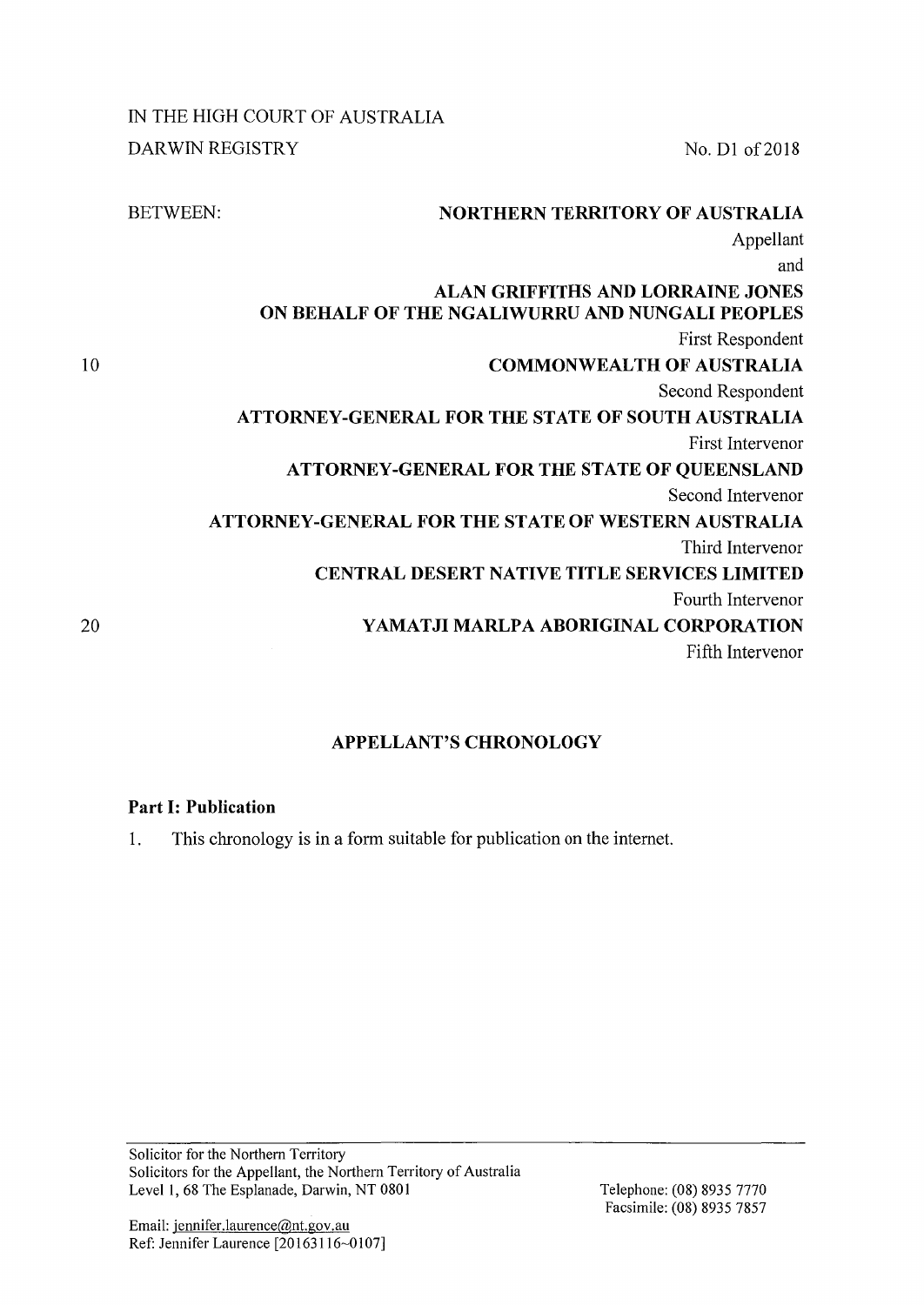## **Part 11: Events**

 $\sim 10^7$ 

| Date               | <b>Event</b>                                                                                                                                                                                                                                                                                                        | <b>Appeal Book Ref</b> |
|--------------------|---------------------------------------------------------------------------------------------------------------------------------------------------------------------------------------------------------------------------------------------------------------------------------------------------------------------|------------------------|
| 20 June 1882       | Pastoral Lease 366 was granted to the Musgrave<br>Range and Northern Territory Pastoral Land Co<br>Ltd, partially extinguishing the Native Title<br>Party's native title rights and interests over the<br>whole of the land that would later fall within the<br>proclaimed boundary of the town of Timber<br>Creek. | CAB 278-279            |
| 10 May 1975        | The Town of Timber Creek is proclaimed.                                                                                                                                                                                                                                                                             | <b>CAB 268</b>         |
| 31 October<br>1975 | Commencement of the Racial Discrimination Act<br>1975 (Cth).                                                                                                                                                                                                                                                        |                        |
| 26 January 1977    | Commencement of the <i>Aboriginal Land Rights</i><br>(Northern Territory) Act 1976 (Cth) (ALRA).                                                                                                                                                                                                                    |                        |
| 1980               | Act 56: public works by the Northern Territory $-$<br>Lawler Road.                                                                                                                                                                                                                                                  | <b>CAB 270</b>         |
| 1980               | Act 59: public works by the Northern Territory $-$<br>George and O'Keefe Streets.                                                                                                                                                                                                                                   | <b>CAB 270</b>         |
| 1980               | Act 46 (part of Lot 70): public works by the<br>Northern Territory – water tanks.                                                                                                                                                                                                                                   | <b>CAB 270</b>         |
| 1980               | Act 43 (Lot 62): public works by the Northern<br>Territory $-$ dwelling.                                                                                                                                                                                                                                            | <b>CAB 270</b>         |
| 1980               | Act 44 (Lot 63): public works by the Northern<br>$T$ erritory – dwelling.                                                                                                                                                                                                                                           | <b>CAB 270</b>         |
| 29 July 1980       | Act 1 (part of Lot 16): grant of Special Purpose<br>Lease 494 to the Conservation Land Corporation.                                                                                                                                                                                                                 | <b>CAB 270</b>         |
| 1982               | Act 58: public works by the Northern Territory $-$<br>Wilson Street.                                                                                                                                                                                                                                                | <b>CAB 270</b>         |
| 15 July 1982       | Act 15 (part of Lot 34): grant of freehold to the<br>Northern Territory Electricity Commission.                                                                                                                                                                                                                     | <b>CAB 270</b>         |
| 13 July 1983       | Act 2 (Lot 20): grant of Crown Lease Term 210<br>to Huja Nominees Pty Ltd.                                                                                                                                                                                                                                          | <b>CAB 270</b>         |
| 1984               | Act 14 (Lot 33): public works – school.                                                                                                                                                                                                                                                                             | <b>CAB 270</b>         |

 $\hat{\boldsymbol{\gamma}}$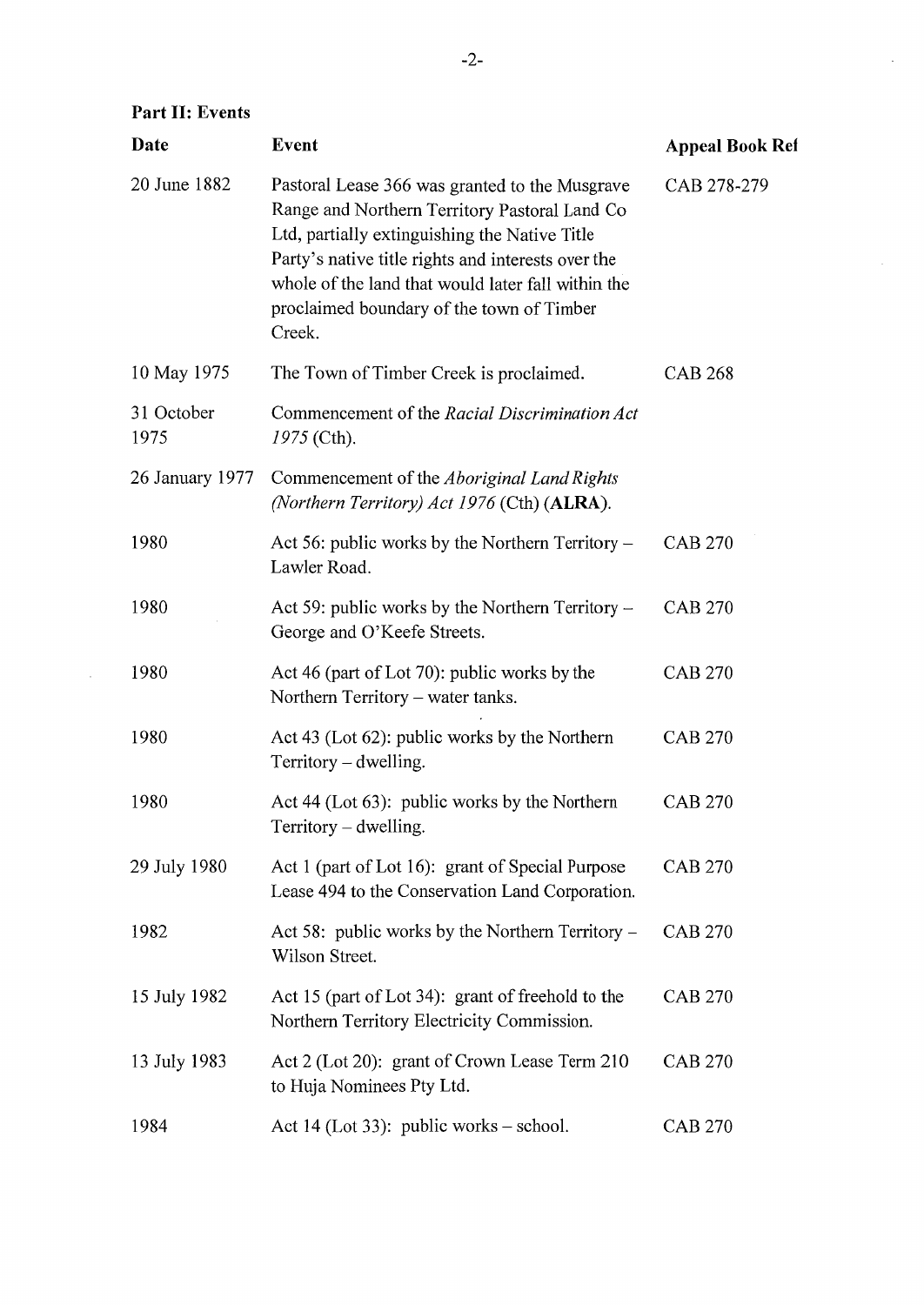| 1984                | Act 44 (part of Lot 72): public works by the<br>Northern Territory – water bores and pipes.                                                                                                                                                                                            | <b>CAB 270</b> |
|---------------------|----------------------------------------------------------------------------------------------------------------------------------------------------------------------------------------------------------------------------------------------------------------------------------------|----------------|
| Nov-Dec 1984        | Hearing into the Timber Creek Land Claim under<br>the ALRA.                                                                                                                                                                                                                            | CAB 110-111    |
| 1985                | Act 57: public works by the Northern Territory $-$<br>Fitzer Road.                                                                                                                                                                                                                     | <b>CAB 270</b> |
| 1985                | Act 16 (part of Lot 34): public works by the<br>Northern Territory Electricity Commission.                                                                                                                                                                                             | <b>CAB 270</b> |
| 19 April 1985       | Aboriginal Land Commissioner delivers the<br>Timber Creek Land Claim Report No 21 finding<br>that the native title party has common spiritual<br>affiliations to sites on the claimed land that place<br>them under a primary spiritual responsibility for<br>the sites and that land. | CAB 110-111    |
| 28 June 1985        | Act 17 (part of Lot 34): grant freehold to the<br>Northern Territory Electricity Commission.                                                                                                                                                                                           | <b>CAB 271</b> |
| 1985                | Act 18 (part of Lot 34): public works by the<br>Northern Territory Electricity Commission.                                                                                                                                                                                             | <b>CAB 271</b> |
| 19 May 1986         | Act 7 (Lot 26): grant of Crown Lease Term 535<br>to IR McBean.                                                                                                                                                                                                                         | <b>CAB 271</b> |
| 21 November<br>1986 | Act 34 (Lot 47): grant of Crown Lease Term 624<br>to LL Fogarty.                                                                                                                                                                                                                       | <b>CAB 271</b> |
| 24 March 1987       | Act 19 (Lot 36): grant of freehold to the Northern<br>Territory Housing Commission.                                                                                                                                                                                                    | <b>CAB 271</b> |
| 24 March 1987       | Act 21 (Lot 38): grant of freehold to the Northern<br>Territory Housing Commission.                                                                                                                                                                                                    | <b>CAB 271</b> |
| 24 March 1987       | Act 23 (Lot 39): grant of freehold to the Northern<br>Territory Housing Commission.                                                                                                                                                                                                    | <b>CAB 271</b> |
| 24 March 1987       | Act 25 (Lot 40): grant of freehold to the Northern<br>Territory Housing Commission.                                                                                                                                                                                                    | <b>CAB 271</b> |
| 24 March 1987       | Act 27 (Lot 41): grant of freehold to the Northern<br>Territory Housing Commission.                                                                                                                                                                                                    | <b>CAB 271</b> |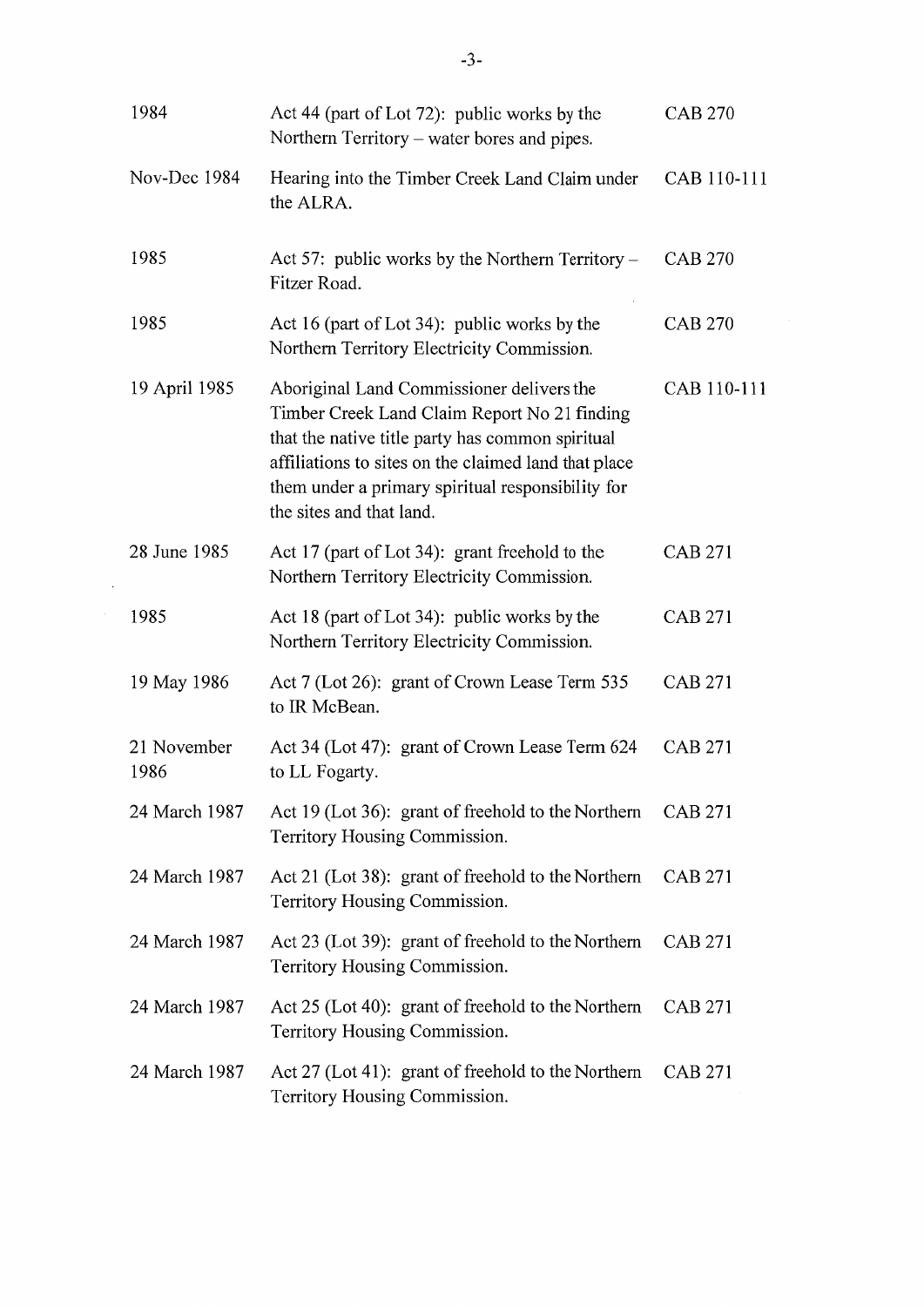| 24 March 1987       | Act 29 (Lot 42): grant of freehold to the Northern<br>Territory Housing Commission.   | <b>CAB 271</b> |
|---------------------|---------------------------------------------------------------------------------------|----------------|
| 16 April 1987       | Act $3$ (Lot 21): grant of freehold to the<br>Conservation Land Corporation.          | <b>CAB 271</b> |
| 12 May 1987         | Act 10 (Lot 29): grant of Crown Lease Term 674<br>to DF Walsh.                        | CAB 271        |
| 12 May 1987         | Act 13 (Lot 32): grant Crown Lease Term 656 to<br>RD & GI Blakeney.                   | CAB 271        |
| 18 May 1987         | Act 31 (Lot 43): grant Crown Lease Term 657 to<br>JV King.                            | <b>CAB 271</b> |
| 30 July 1987        | Act 8 (Lot 27): grant Crown Lease Term 674 to<br>Ngaringman Resource Centre Inc.      | CAB 271        |
| 6 November<br>1987  | Act 36 (Lot 52): grant freehold to<br>Commonwealth.                                   | <b>CAB 271</b> |
| 1988                | Act 20 (Lot 36): public works by the Northern<br>Territory Housing Commission.        | <b>CAB 271</b> |
| 1988                | Act 22 (Lot 38): public works by the Northern<br>Territory Housing Commission.        | <b>CAB 271</b> |
| 1988                | Act 24 (Lot 39): public works by the Northern<br>Territory Housing Commission.        | <b>CAB 271</b> |
| 1988                | Act 26 (Lot 40): public works by the Northern<br>Territory Housing Commission.        | CAB 271        |
| 1988                | Act 30 (Lot 42): public works by the Northern<br><b>Territory Housing Commission.</b> | <b>CAB 271</b> |
| 30 January 1989     | Act 9 (Lot 28): grant of Crown Lease Term 851<br>to J Shaw.                           | <b>CAB 271</b> |
| 2 March 1989        | Act 11 (Lot 30): grant of Crown Lease Term 861<br>to BJ Draper.                       | <b>CAB 271</b> |
| 22 May 1989         | Act 12 (Lot 31): grant Crown Lease Term 852 to<br>DJ & B Wegener.                     | <b>CAB 271</b> |
| 13 December<br>1990 | Act 6 (Lot 23): grant Crown Lease Term 1017 to<br>LW Hudson.                          | <b>CAB 271</b> |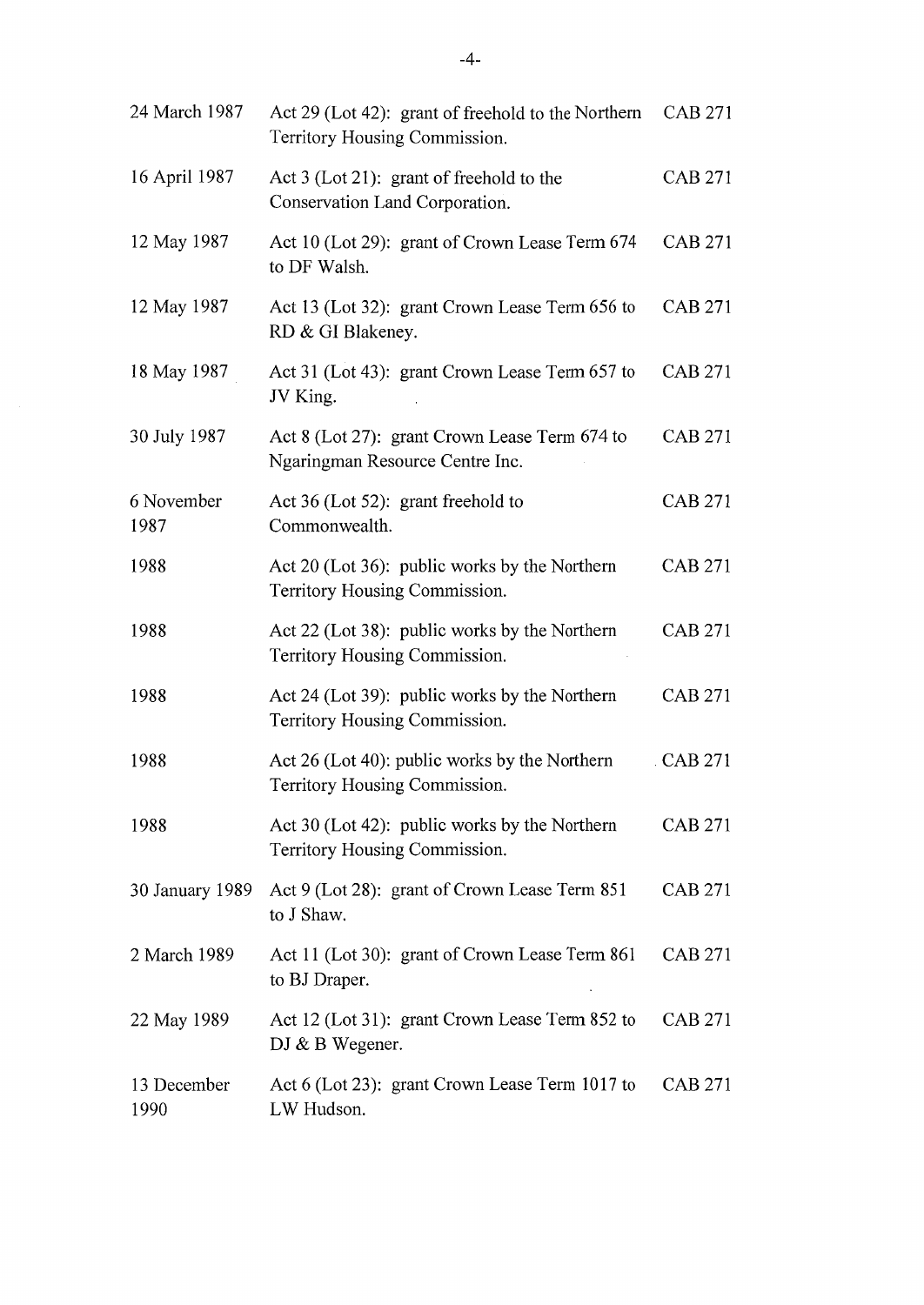| 8 May 1991           | Act 41 (Lot 60): declaration of a Cemetery<br>Reserve.                                                                         | <b>CAB 271</b> |
|----------------------|--------------------------------------------------------------------------------------------------------------------------------|----------------|
| 1991                 | Act 28 (Lot 41): public works by the Northern<br>Territory Housing Commission.                                                 | <b>CAB 271</b> |
| 20 February<br>1992  | Act 32 (Lot 44): grant Crown Lease Term 1070 to CAB 271<br>Ngaringman Resource Centre Inc.                                     |                |
| 20 February<br>1992  | Act 33 (Lot 46): grant Crown Lease Term 1071 to<br>Ngaringman Resource Centre Inc.                                             | <b>CAB 271</b> |
| 8 April 1992         | Act 48 (Lot 75): grant Crown Lease Term 1095 to<br>MR Millwood Pty Ltd.                                                        | <b>CAB 271</b> |
| 3 July 1992          | Act 45 (Lot 64): grant Crown Lease Term 1083 to<br>Stamen Investments Pty Ltd.                                                 | CAB 271        |
| 11 August 1992       | Act 40 (Lot 59): grant of Crown Lease Term 999<br>to the Timber Creek Sports and Recreation<br>Association.                    | <b>CAB 271</b> |
| 1 September<br>1992  | Act 5 (Lot 22): grant of Crown Lease Term 1049<br>to K Fikert.                                                                 | <b>CAB 271</b> |
| 8 January 1993       | Act 4 (Lot 21): transfer of freehold to PR Rowe.                                                                               | CAB 271-272    |
| 30 September<br>1993 | Act 49 (Lot 79): grant of Crown Lease Term<br>1274 to the Timber Creek Community<br>Government Council.                        | <b>CAB 272</b> |
| 1 January 1994       | Commencement of the Native Title Act 1993 (Cth)<br>(NTA).                                                                      |                |
| 10 March 1994        | Commencement of the <i>Validation (Native Title)</i><br>Act 1994 (NT), validating "past acts" within Pt 2<br>Div 2 of the NTA. |                |
| 20 October<br>1995   | Deed of Grant under the ALRA to the<br>Ngaliwurru/Nungali Aboriginal Land Trust.                                               | CAB 110-111    |
| 23 November<br>1995  | Act 51 (Lot 85): grant of Crown Lease Term 1552<br>to Ngaringman Aboriginal Resource Centre Inc.                               | <b>CAB 272</b> |
| 23 November<br>1995  | Act 52 (Lot 86): grant of Crown Lease Term 1553<br>to Ngaringman Aboriginal Resource Centre Inc.                               | <b>CAB 272</b> |

 $\frac{1}{2}$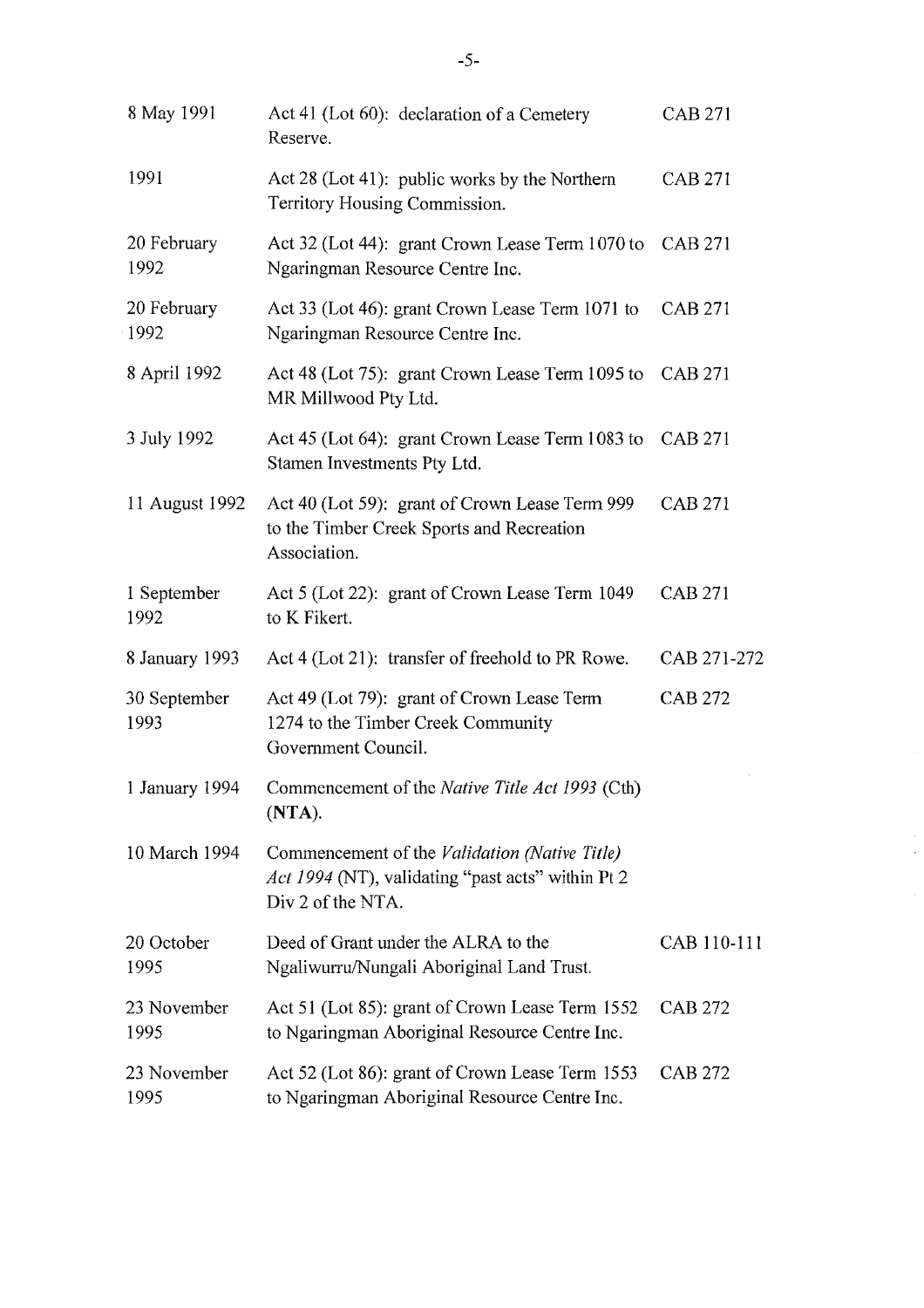| 26 March 1996        | Act 50 (Lot 81): grant of Crown Lease Term 1568<br>to the Timber Creek Community Government.                                                                                                                                                                                                                                                                                                                                                                                                                                                                               | CAB 272        |
|----------------------|----------------------------------------------------------------------------------------------------------------------------------------------------------------------------------------------------------------------------------------------------------------------------------------------------------------------------------------------------------------------------------------------------------------------------------------------------------------------------------------------------------------------------------------------------------------------------|----------------|
| 11 September<br>1996 | Act 53 (Lot 88): grant of Crown Lease Perpetual<br>1621 to the Timber Creek Community<br>Government Council.                                                                                                                                                                                                                                                                                                                                                                                                                                                               | <b>CAB 272</b> |
| 17 December<br>1996  | Act 54 (Lot 89): grant of Crown Lease Term 1673<br>to the Telstra Corporation.                                                                                                                                                                                                                                                                                                                                                                                                                                                                                             | CAB 272        |
| 1 October 1998       | Commencement of the Validation of Titles and<br>Actions Amendment Act 1998 (NT), validating<br>"intermediate period acts" and "previous exclusive"<br>possessions acts" within Pt 2 Divs 2A-2B of the<br>NTA.                                                                                                                                                                                                                                                                                                                                                              |                |
| 28 April 2006        | The Federal Court of Australia (constituted by<br>Weinberg J) made a determination that the native<br>title party holds native title rights and interests over<br>most of the land within the Town of Timber Creek<br>in the Northern Territory: see Griffiths v Northern<br>Territory of Australia (2006) 165 FCR 300.                                                                                                                                                                                                                                                    | <b>CAB 278</b> |
| 22 November<br>2007  | On appeal from the decision of Weinberg J, the<br>Full Court of the Federal Court of Australia<br>(constituted by French, Branson and Sundberg JJ)<br>held that the native title rights and interests<br>comprise possession, occupation, use and<br>enjoyment to the exclusion of all others in respect<br>of almost all of the claimed land, by operation of s<br>47B of the NTA, which required the<br>extinguishment effected by the grant of historic<br>pastoral leases to be disregarded: see Griffiths v<br>Northern Territory of Australia (2007) 165 FCR<br>391. | <b>CAB 278</b> |
| 2 August 2011        | The native title party brought a claim for<br>compensation under ss $50(2)$ and 61 NTA in<br>relation to 53 acts attributable to the appellant,<br>comprising the grants of leases or freehold estates<br>or the construction or establishment of public<br>works (NTD 18 of 2011).                                                                                                                                                                                                                                                                                        | <b>CAB 105</b> |
| 19 March 2014        | The Federal Court of Australia (constituted by<br>Mansfield J) determined the liability to pay<br>compensation under the NTA and whether native                                                                                                                                                                                                                                                                                                                                                                                                                            | CAB 6-70       |